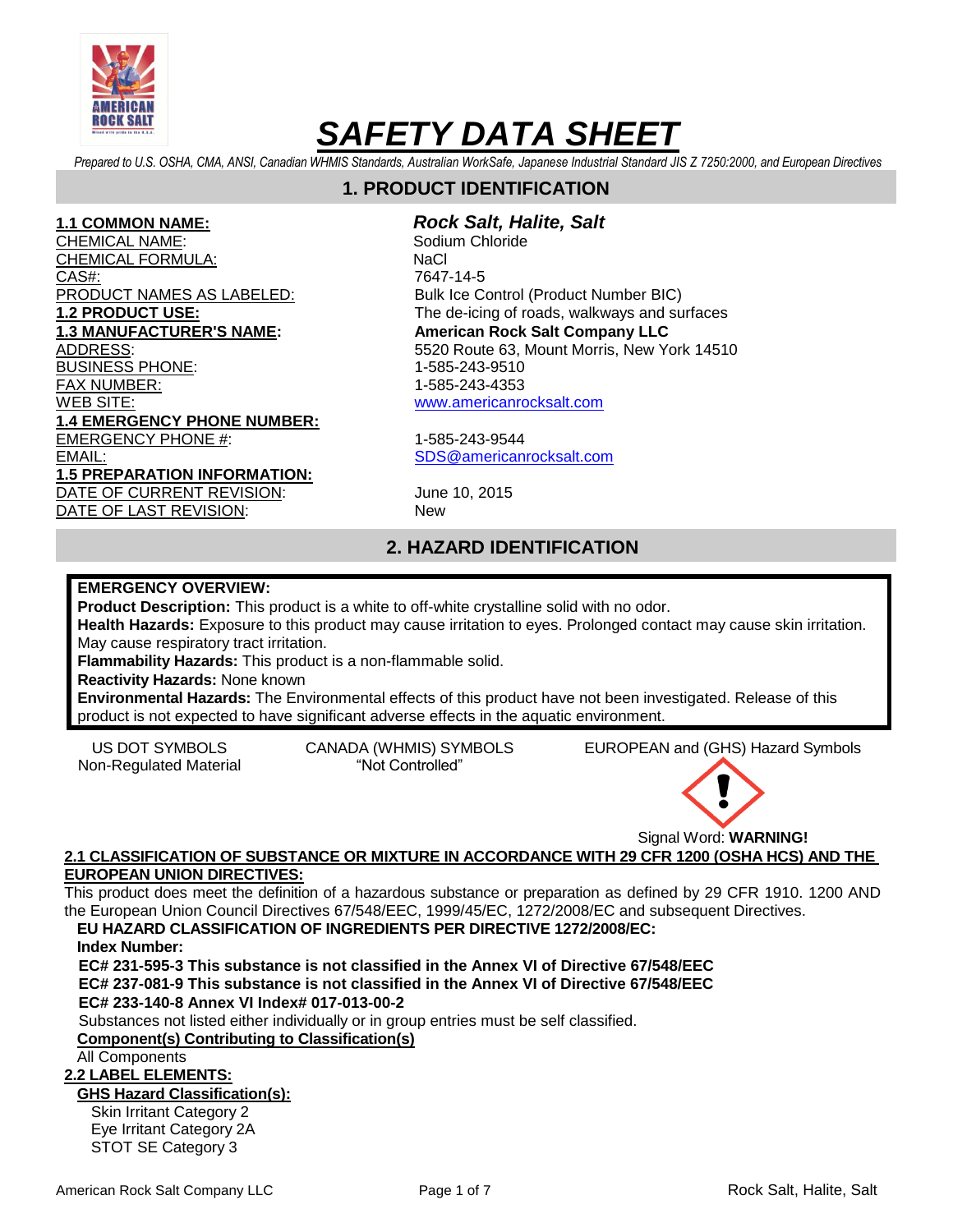

H315: Causes skin irritation H319: Causes serious eye irritation H335: May cause respiratory irritation

# **Hazard Statement(s): Precautionary Statement(s):**

P261: Avoid breathing fume/mist/vapors/spray P264: Wash skin after handling P281: Use personal protective equipment as required

# **EU HAZARD CLASSIFICATION OF INGREDIENTS PER DIRECTIVE 1999/45/EC:**

[Xi] Irritant

#### **Risk Phrases:**

R36/37/38: Irritating to eyes, respiratory system and skin

#### **Safety Phrases:**

S24/25: Avoid contact with skin and eyes S45: In case of accident or if you feel unwell, seek medical attention immediately,

# **2.3 HEALTH HAZARDS OR RISKS FROM EXPOSURE:**

**SYMPTOMS OF OVEREXPOSURE BY ROUTE OF EXPOSURE:** The most significant routes of exposure for this product are by inhalation, skin contact, eye contact or ingestion.

**ACUTE:**

**INHALATION:** Inhalation may be irritating to the respiratory tract.

**CONTACT WITH SKIN:** Repeated or prolonged contact may cause skin irritation.

**EYE CONTACT:** Contact may irritate the eyes, resulting in redness or watering.

**INGESTION:** Ingestion of a large quantity may cause gastrointestinal irritation with nausea and vomiting. **CHRONIC**: None known

**TARGET ORGANS: Acute:** Eyes, Skin, Respiratory System **Chronic:** None Known

# **3. COMPOSITION AND INFORMATION ON INGREDIENTS**

| <b>Hazardous Ingredients:</b>                                                                                                                | WT%     | CAS#       | <b>EINECS#</b> | Hazard<br><b>Classification</b> | <b>Risk Phrases</b> |
|----------------------------------------------------------------------------------------------------------------------------------------------|---------|------------|----------------|---------------------------------|---------------------|
| Sodium Chloride                                                                                                                              | $>99\%$ | 7647-14-5  | 231-598-3      | [Xi] Irritant                   | R36/37/38           |
| YPS (Yellow Prussiate of Soda)<br>Sodium Ferrocyanide                                                                                        | 0.0075% | 13601-19-9 | 237-081-9      | Not Classified                  | None                |
| Liquid Calcium Chloride (Anhydrous,<br>20 - 45% CaCl2 Solution)                                                                              | 0.0017% | 10043-52-4 | 233-140-8      | [Xi] Irritant                   | R36                 |
| Liquid Calcium Chloride may be present on salt. Added to YPS delivery system during cold months                                              |         |            |                |                                 |                     |
| Balance of other ingredients is less than 1% in concentration (or 0.1% for carcinogens, reproductive<br>toxins, or respiratory sensitizers). |         |            |                |                                 |                     |

NOTE: ALL WHMIS required information is included in appropriate sections based on the ANSI Z400.1-2010 format. This product has been classified in accordance with the hazard criteria of the CPR and the SDS contains all the information required by the CPR, EU Directives and the Japanese Industrial Standard *JIS Z 7250: 2000*.

# **4. FIRST-AID MEASURES**

## **4.1 DESCRIPTION OF FIRST AID MEASURES:**

**EYE CONTACT:** If product enters the eyes, open eyes while under gentle running water for at least 15 minutes. Seek medical attention if irritation persists.

**SKIN CONTACT:** If product contacts skin, wash skin thoroughly with soap and water after handling. Seek medical attention if irritation develops and persists.

**INHALATION:** If breathing becomes difficult, remove victim to fresh air. If necessary, use artificial respiration to support vital functions. Seek medical attention.

**INGESTION:** If product is swallowed, call physician or poison control center for most current information. If professional advice is not available, do not induce vomiting. Never induce vomiting or give diluents (milk or water) to someone who is unconscious, having convulsions, or who cannot swallow. Seek medical advice. Take a copy of the label and/or SDS with the victim to the health professional.

**MEDICAL CONDITIONS AGGRAVATED BY EXPOSURE:** None known

# **4.2 SYMPTOMS AND EFFECTS, BOTH ACUTE AND DELAYED:**

Exposure to this product may cause irritation to skin and eyes. Inhalation of dust may cause irritation to respiratory system. May be harmful if swallowed with digestive tract irritation and vomiting.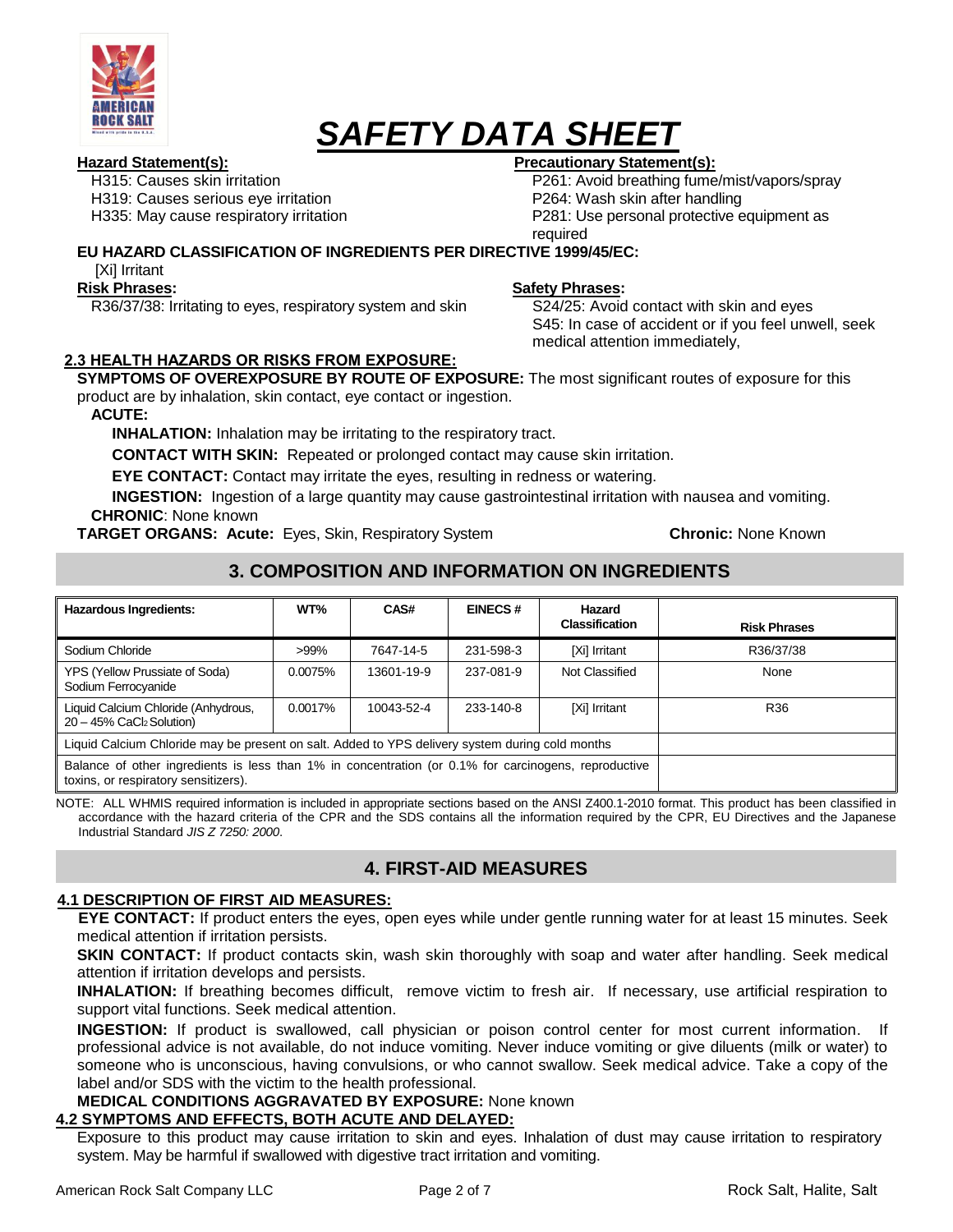

# **4.3 RECOMMENDATIONS TO PHYSICIANS:** Treat symptoms and eliminate overexposure.

# **5. FIRE-FIGHTING MEASURES**

#### **5.1 FIRE EXTINGUISHING MATERIALS:**

Use fire extinguishing methods below:

| Water Spray: Yes | Carbon Dioxide: Yes  |  |  |
|------------------|----------------------|--|--|
| Foam: Yes        | Dry Chemical: Yes    |  |  |
| Halon: Yes       | Other: Any "C" Class |  |  |

#### **5.2 UNUSUAL FIRE AND EXPLOSION HAZARDS:**

None known

Explosion Sensitivity to Mechanical Impact: No Explosion Sensitivity to Static Discharge: No

#### **5.3 SPECIAL FIRE-FIGHTING PROCEDURES:**

Incipient fire responders should wear eye protection. Structural firefighters must wear Self-Contained Breathing Apparatus and full protective equipment. Isolate materials not yet involved in the fire and protect personnel. Move containers from fire area if this can be done without risk; otherwise, cool with carefully applied water spray. If possible, prevent runoff water from entering storm drains, bodies of water, or other environmentally sensitive areas. **NFPA RATING SYSTEM HMIS RATING SYSTEM**





**Hazard Scale: 0** = Minimal **1** = Slight **2** = Moderate **3** = Serious **4** = Severe \* = Chronic hazard

# **6. ACCIDENTAL RELEASE MEASURES**

## **6.1 PERSONAL PRECAUTIONS, PROTECTIVE EQUIPMENT AND EMERGENCY PROCEDURES:**

#### See section 8.2 for Exposure Controls.

#### **6.2 ENVIRONMENTAL PRECAUTIONS:**

No specific hazards connected with leaks and splits.

#### **6.3 SPILL AND LEAK RESPONSE:**

Sweep up spilled materials and place in appropriate container for disposal or re-use. Dispose of in accordance with U.S. Federal, State, and local hazardous waste disposal regulations and those of Canada and its Provinces, those of Australia, Japan and EU Member States (see Section 13, Disposal Considerations).

# **7. HANDLING and STORAGE**

#### **7.1 PRECAUTIONS FOR SAFE HANDLING:**

Establish good personal hygiene and work practices. Always wash hands and face before eating, drinking or smoking. **7.2 STORAGE AND HANDLING PRACTICES:**

Store in a dry area with <75% relative humidity to avoid caking.

#### **7.3 SPECIFIC USES:**

De-icing roads and walkways.

# **8. EXPOSURE CONTROLS - PERSONAL PROTECTION**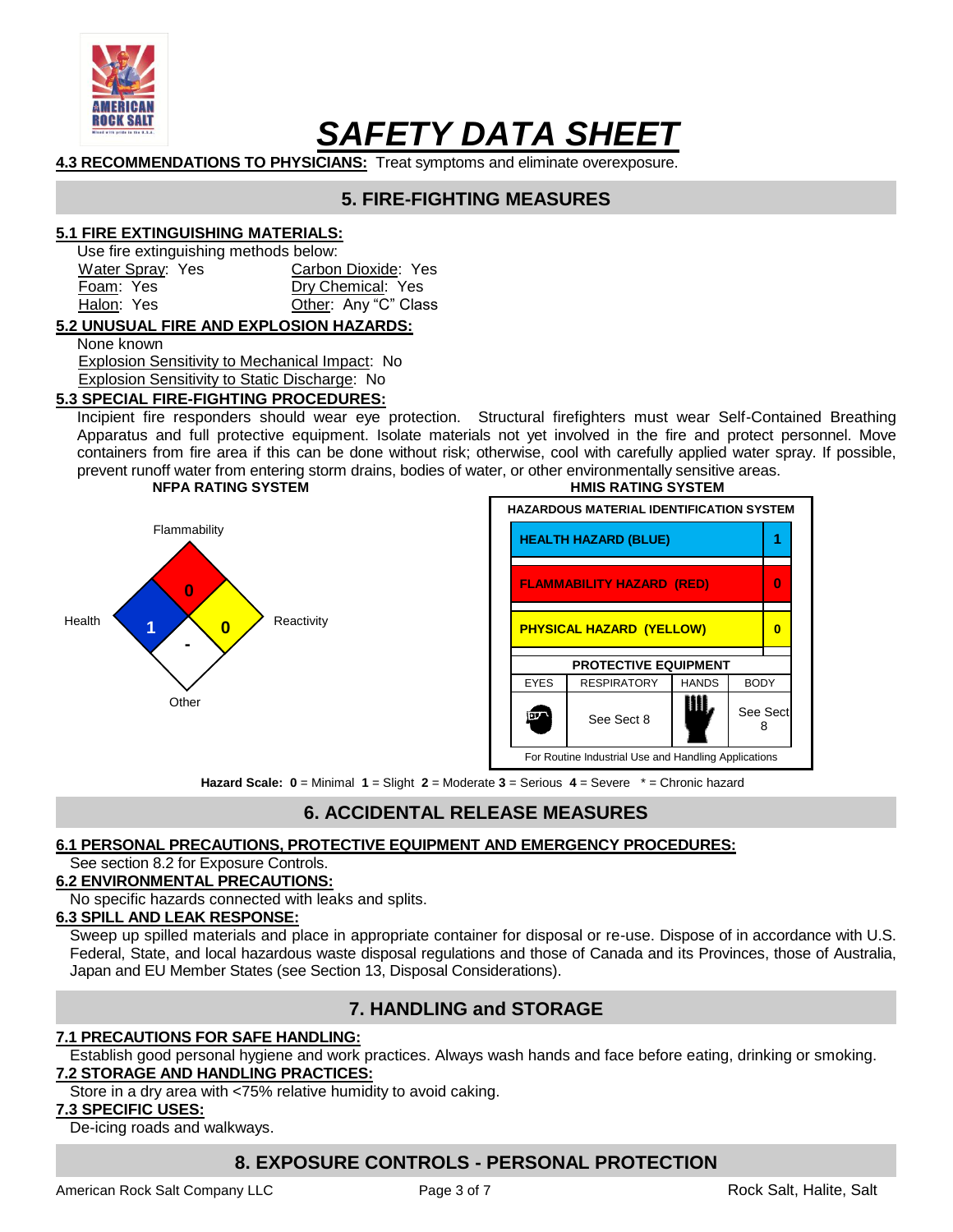

#### **8.1 EXPOSURE PARAMETERS:**

| <b>Chemical Name</b> | CAS#      | <b>ACGIP</b>                    | <b>TWA</b><br>OSHA              |
|----------------------|-----------|---------------------------------|---------------------------------|
| Sodium Chloride      | 7647-14-5 | 10 mg/m <sup>3</sup> Total Dust | 15 mg/m <sup>3</sup> Total Dust |

#### **8.2 EXPOSURE CONTROLS:**

**VENTILATION AND ENGINEERING CONTROLS:** Use with adequate ventilation to ensure exposure levels are maintained below the limits provided above.

*The following information on appropriate Personal Protective Equipment is provided to assist employers in complying*  with OSHA regulations found in 29 CFR Subpart I (beginning at 1910.132) or equivalent standard of Canada, or *standards of EU member states (including EN 149 for respiratory PPE, and EN 166 for face/eye protection), and those of Japan. Please reference applicable regulations and standards for relevant details.*

**RESPIRATORY PROTECTION:** Not normally required when using this product. If necessary, use only respiratory protection authorized in the U.S. Federal OSHA Respiratory Protection Standard (29 CFR 1910.134), equivalent U.S. State standards, Canadian CSA Standard Z94.4-93, the European Standard EN149, or EU member states.

**EYE PROTECTION** Safety glasses or goggles are recommended to prevent eye contact. If necessary, refer to U.S. OSHA 29 CFR 1910.133, Canadian Standards, and the European Standard EN166, Australian Standards, or relevant Japanese Standards.

**HAND PROTECTION:** Protective gloves are recommended to prevent skin contact. If necessary, refer to U.S. OSHA 29 CFR 1910.138, the European Standard DIN EN 374, the appropriate Standards of Canada, Australian Standards, or relevant Japanese Standards.

**BODY PROTECTION:** Use body protect appropriate to task being performed. If necessary, refer to appropriate Standards of Canada, or appropriate Standards of the EU, Australian Standards, or relevant Japanese Standards.

# **9. PHYSICAL and CHEMICAL PROPERTIES**

#### **9.1 INFORMATION ON BASIC PHYSICAL AND CHEMICAL PROPERTIES:**

**APPEARANCE (Physical State) and COLOR:** This product is a white to off-white crystalline solid with no odor. **ODOR:** None **ODOR THRESHOLD:** Not Applicable **pH:** Not Applicable **MELTING/FREEZING POINT:** Not Applicable **BOILING POINT:** >2575˜F **FLASH POINT:** Not Applicable **EVAPORATION RATE (n-BuAc=1):** Not Available **FLAMMABILITY (SOLID, GAS):** Not Applicable **UPPER/LOWER FLAMMABILITY OR EXPLOSION LIMITS:** Not Applicable **VAPOR PRESSURE (mm Hg @ 20°C (68F):** 2.4 mm @ 1376°F **VAPOR DENSITY:** Not Applicable **RELATIVE DENSITY:** Not Applicable **DENSITY:** Not Applicable **SPECIFIC GRAVITY:** 2.165 **SOLUBILITY IN WATER:** 317 g/l @ 60°F **WEIGHT PER GALLON:** Not Available **PARTITION COEFFICENT (n-octanol/water):** Not Applicable **AUTO-IGNITION TEMPERATURE:** Not Applicable **DECOMPOSITION TEMPERATURE:** Not Available **VISCOSITY:** Not Available **VOC g/l / Lb/gal:** 0

#### **9.2 OTHER INFORMATION:**

No additional information available.

# **10. STABILITY and REACTIVITY**

# **10.1 REACTIVITY:**

This product is not reactive. **10.2 STABILITY**: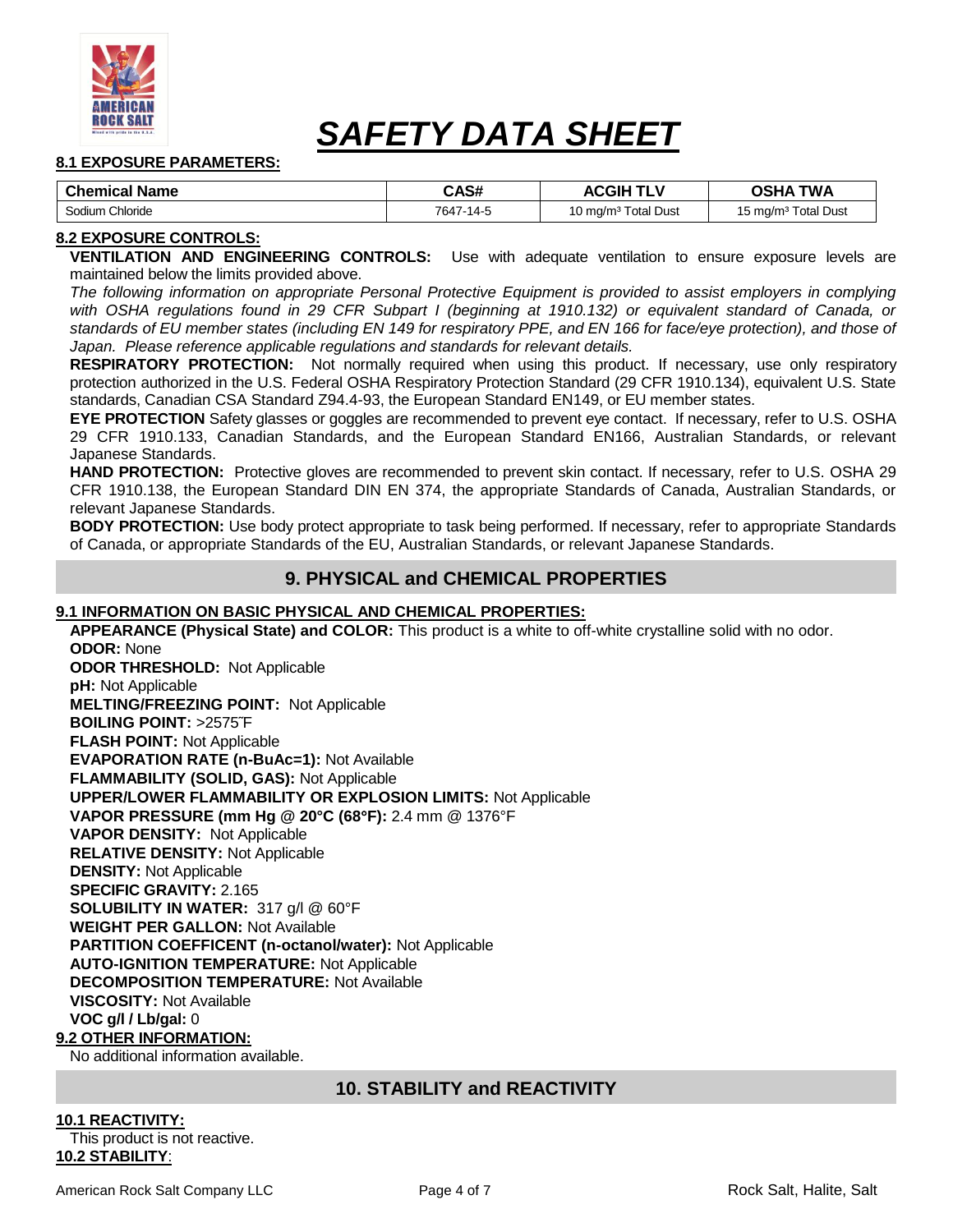

Stable under conditions of normal storage and use. **10.3 POSSIBILITY OF HAZARDOUS REACTIONS**:

Chemical reactions occur when this product is involved with strong acids such as sulfuric or nitric acid.

**10.4 CONDITIONS TO AVOID:**

Incompatible materials

## **10.5 MATERIALS WITH WHICH SUBSTANCE IS INCOMPATIBLE:**

Strong acids

# **10.6HAZARDOUS DECOMPOSITION PRODUCTS:**

Thermal decomposition products include hydrochloric acid.

# **11. TOXICOLOGICAL INFORMATION**

## **11.1 INFORMATION ON TOXICOLOGICAL EFFECTS:**

**TOXICITY DATA:**

CAS#: 7647-14-5

Oral, rat: LD50 = 3,000 mg/kg;

**SUSPECTED CANCER AGENT:** None of the ingredients within this product are found on the following lists: FEDERAL OSHA Z LIST, NTP, IARC, or CAL/OSHA and therefore are not considered to be, or suspected to be, cancer-causing agents by these agencies.

**IRRITANCY OF PRODUCT:** This product may be irritating to skin, eyes or respiratory system.

**SENSITIZATION TO THE PRODUCT:** This product is not considered a respiratory system or skin sensitizer.

**REPRODUCTIVE TOXICITY INFORMATION:** No information concerning the effects of this product and its components on the human reproductive system.

**SPECIFIC TARGET ORGAN TOXICITY – SINGLE EXPOSURE:** Eyes, respiratory System and Skin

**SPECIFIC TARGET ORGAN TOXICITY – REPEATED EXPOSURE:** None known

**ASPIRATION HAZARD:** None

# **12. ECOLOGICAL INFORMATION**

#### **12.1 TOXICITY:**

This material is water soluble and occurs naturally, and is unlikely to have any long term effect on the environment. However, large or frequent applications or spills can have a potentially damaging effect on the environment.

## **12.2 PERSISTENCE AND DEGRADABILITY:**

This material is not organic and therefore does not undergo biodegradation.

## **12.3 BIOACCUMULATIVE POTENTIAL:**

Based on available information, the sodium chloride present may bioaccumulate in some aquatic organisms.

## **12.4 MOBILITY IN SOIL:**

This material is water soluble and is expected to move rapidly with surface water or ground water flows.

# **12.5 RESULTS OF PBT ANDvPvB ASSESSMENT:**

No specific data available on this product.

# **12.6 OTHER ADVERSE EFFECTS:**

No specific data available on this product.

ALL WORK PRACTICES MUST BE AIMED AT ELIMINATING ENVIRONMENTAL CONTAMINATION.

# **12.7 WATER ENDANGERMENT CLASS:**

Water endangering in accordance with EU Guideline 91/155-EWG. Not determined

# **13. DISPOSAL CONSIDERATIONS**

# **13.1 WASTE TREATMENT METHODS:**

Waste disposal must be in accordance with appropriate U.S. Federal, State, and local regulations, those of Canada, Australia, EU Member States and Japan.

# **13.2 EU Waste Code:**

Not determined

# **14. TRANSPORTATION INFORMATION**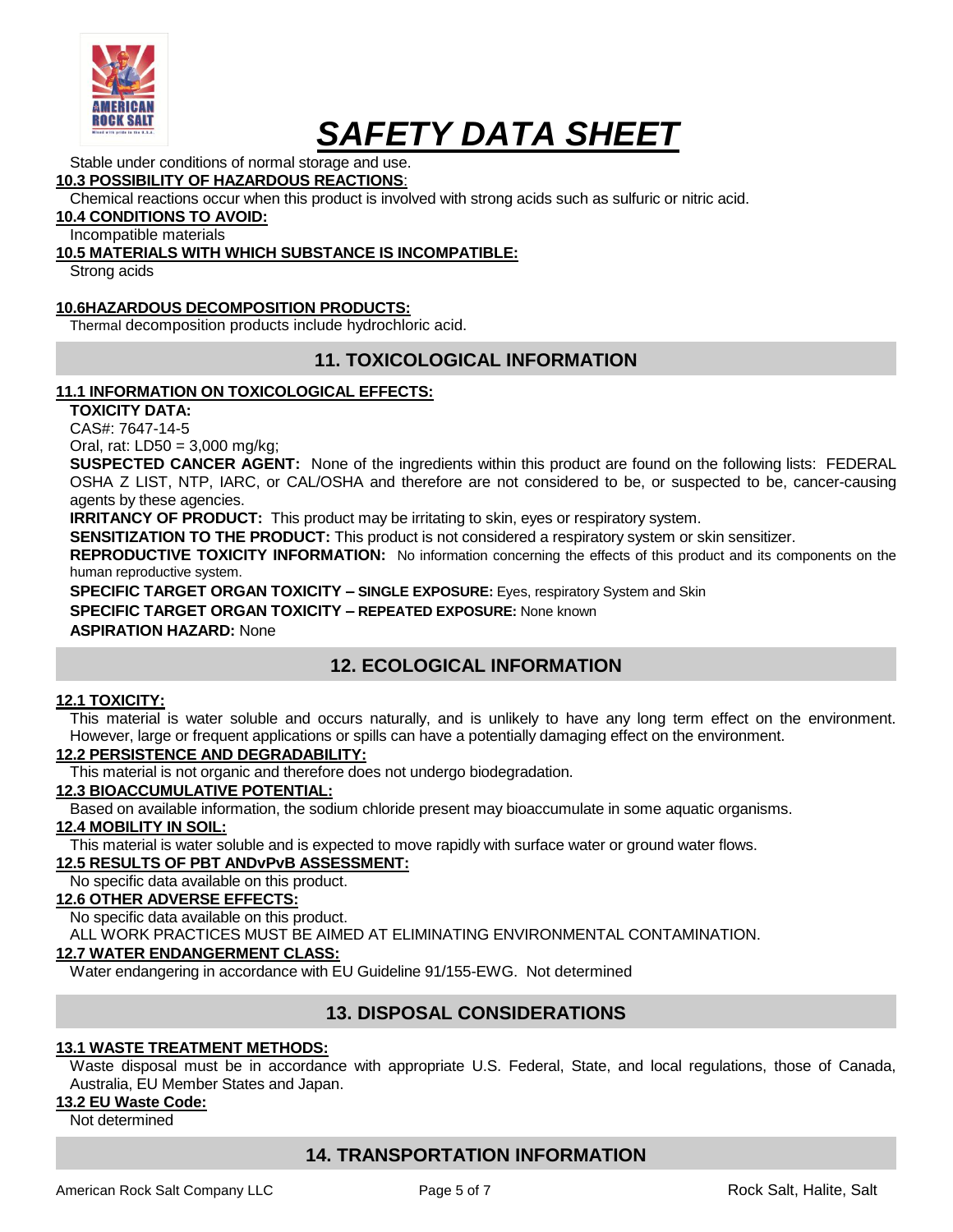

US DOT, IATA, IMO, ADR:

|                                                                                                                               | U.S. DEPARTMENT OF TRANSPORTATION (DOT) SHIPPING REGULATIONS: This product is classified (per 49 CFR              |  |  |  |
|-------------------------------------------------------------------------------------------------------------------------------|-------------------------------------------------------------------------------------------------------------------|--|--|--|
|                                                                                                                               |                                                                                                                   |  |  |  |
| 172.101) by the U.S. Department of Transportation, as follows.                                                                |                                                                                                                   |  |  |  |
| <b>14.1 PROPER SHIPPING NAME:</b>                                                                                             | Non-Regulated Material                                                                                            |  |  |  |
| <b>14.2 HAZARD CLASS NUMBER and DESCRIPTION:</b>                                                                              | None                                                                                                              |  |  |  |
| <b>14.3 UN IDENTIFICATION NUMBER:</b>                                                                                         | None                                                                                                              |  |  |  |
| <b>14.4 PACKING GROUP:</b>                                                                                                    | None                                                                                                              |  |  |  |
| <b>14.5 DOT LABEL(S) REQUIRED:</b><br>None                                                                                    |                                                                                                                   |  |  |  |
| <b>NORTH AMERICAN EMERGENCY RESPONSE GUIDEBOOK NUMBER: None</b>                                                               |                                                                                                                   |  |  |  |
| <b>RQ QUANTITY:</b>                                                                                                           | None                                                                                                              |  |  |  |
| 14.6 MARINE POLLUTANT: None of the components of this product are designated by the Department of Transportation to be Marine |                                                                                                                   |  |  |  |
| Pollutants (49 CFR 172.101, Appendix B).                                                                                      |                                                                                                                   |  |  |  |
| <b>14.7 SPECIAL PRECAUTIONS FOR USER:</b>                                                                                     |                                                                                                                   |  |  |  |
| Avoid exposure                                                                                                                |                                                                                                                   |  |  |  |
| <b>14.8 INTERNATIONAL TRANSPORTION:</b>                                                                                       |                                                                                                                   |  |  |  |
|                                                                                                                               | INTERNATIONAL AIR TRANSPORT ASSOCIATION SHIPPING INFORMATION (IATA): This product is not considered               |  |  |  |
| as dangerous goods.                                                                                                           |                                                                                                                   |  |  |  |
|                                                                                                                               | INTERNATIONAL MARITIME ORGANIZATION SHIPPING INFORMATION (IMO): This product is not considered as                 |  |  |  |
| dangerous goods.                                                                                                              |                                                                                                                   |  |  |  |
| 14.9 TRANSPORT IN BULK ACCORDING TO ANNEX II OF MARPOL 73/78 AND IBC CODE:                                                    |                                                                                                                   |  |  |  |
| EUROPEAN AGREEMENT CONCERNING THE INTERNATIONAL CARRIAGE OF DANGEROUS GOODS BY ROAD                                           |                                                                                                                   |  |  |  |
|                                                                                                                               | (ADR): This product is not considered by the United Nations Economic Commission for Europe to be dangerous goods. |  |  |  |

# **15. REGULATORY INFORMATION**

#### **15.1 UNITED STATES REGULATIONS:**

**U.S. SARA REPORTING REQUIREMENTS:** The components of this product are not subject to the reporting requirements of Sections 302, 304, and 313 of Title III of the Superfund Amendments and Reauthorization Act.

**U.S. SARA THRESHOLD PLANNING QUANTITY:** There are no specific Threshold Planning Quantities for the components of this product. The default Federal SDS submission and inventory requirement filing threshold of 10,000 lbs (4,540 kg) therefore applies, per 40 CFR 370.20.

#### **U.S. CERCLA REPORTABLE QUANTITY (RQ):** None

**U.S. TSCA INVENTORY STATUS:** The components of this product are listed on the TSCA Inventory or are exempted form listing.

#### **OTHER U.S. FEDERAL REGULATIONS:** None

**CALIFORNIA SAFE DRINKING WATER AND TOXIC ENFORCEMENT ACT (PROPOSITION 65):** Ingredients within this product are not on the Proposition 65 Lists.

#### **15.2 CANADIAN REGULATIONS:**

**CANADIAN DSL/NDSL INVENTORY STATUS:** All components are DSL Listed, NDSL Listed and/or are exempt from listing.

**OTHER CANADIAN REGULATIONS:** Not applicable.

**CANADIAN ENVIRONMENTAL PROTECTION ACT (CEPA) PRIORITIES SUBSTANCES LISTS:**

This product has been classified in accordance with the hazard criteria of the Controlled Products Regulations and the SDS contains all of the information required by those regulations.

**CANADIAN WHMIS CLASSIFICATION and SYMBOLS:** This product is "Not Controlled", per WHMIS Controlled Product Regulations.

#### **15.3 EUROPEAN ECONOMIC COMMUNITY INFORMATION**:

This product does meet the definition of a hazardous substance or preparation as defined by the European Union Council Directives 67/548/EEC, 1999/45/EC, 1272/2008/EC and subsequent Directives. See Section 2 for full Details.

## **15.4 AUSTRALIAN INFORMATION FOR PRODUCT:**

The components of this product are listed on the International Chemical Inventory list.

#### **15.5 JAPANESE INFORMATION FOR PRODUCT:**

#### **JAPANESE MINISTER OF INTERNATIONAL TRADE AND INDUSTRY (MITI) STATUS:**

The components of this product are not listed as Class I Specified Chemical Substances, Class II Specified Chemical Substances, or Designated Chemical Substances by the Japanese MITI.